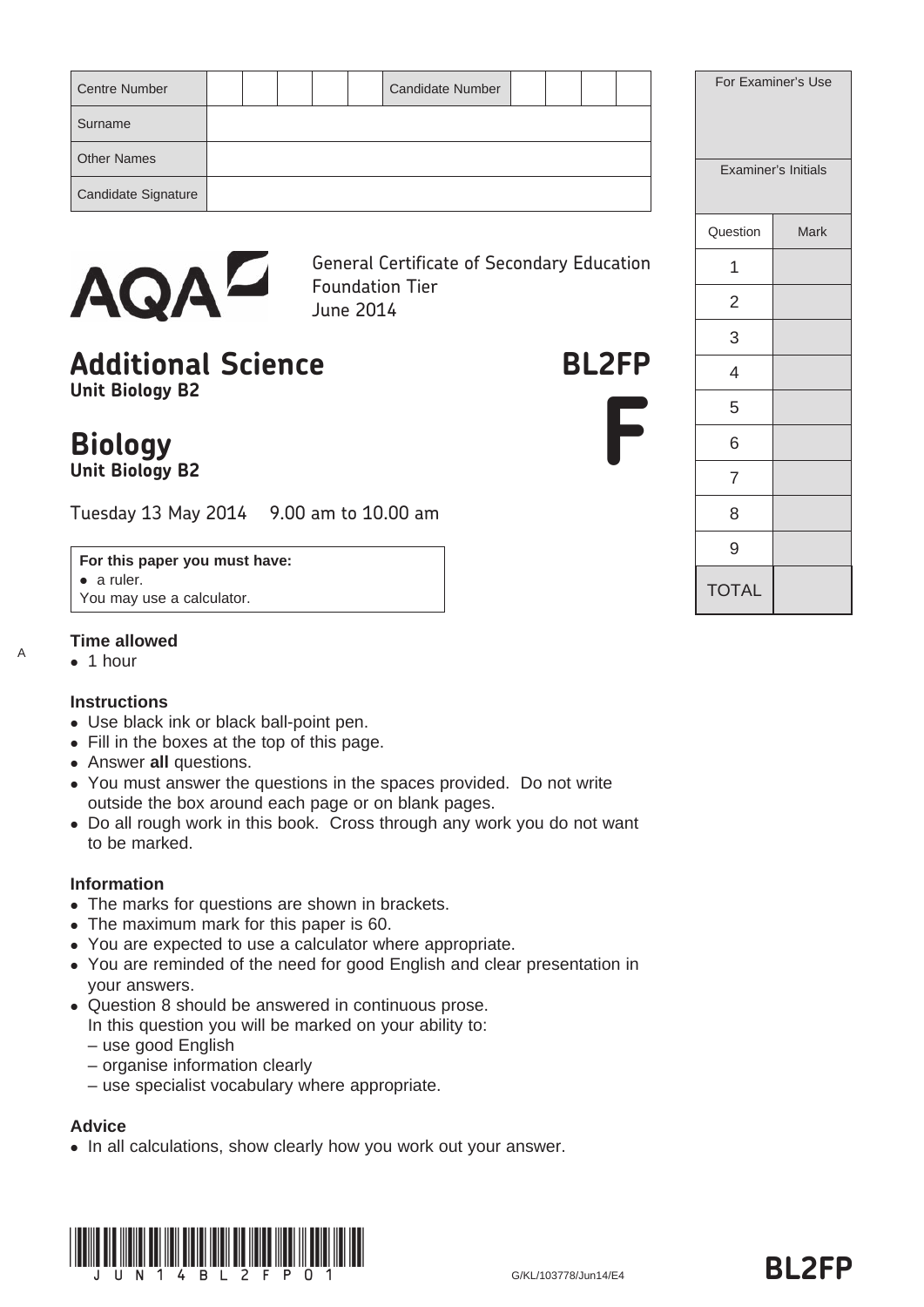

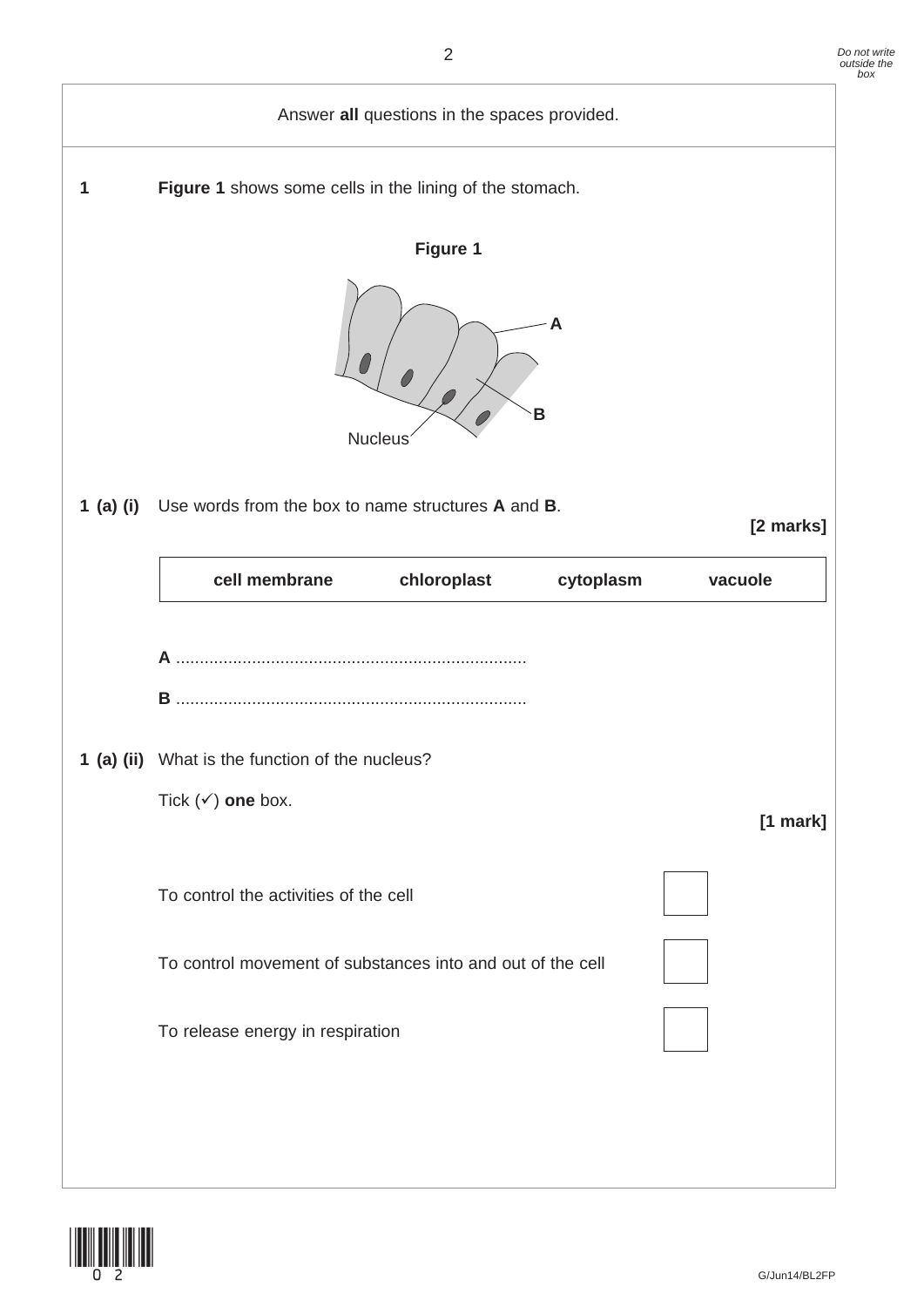

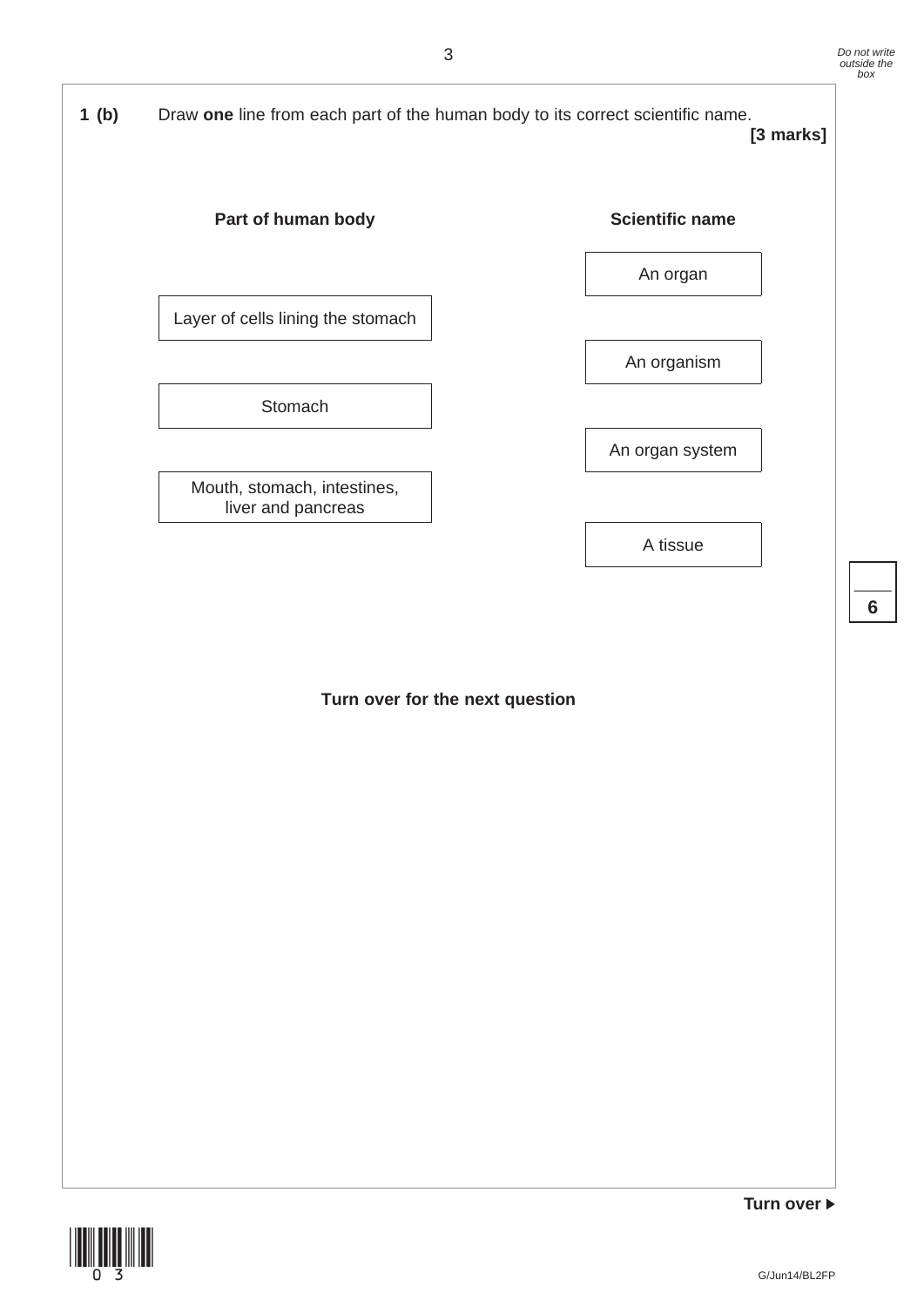### **2** Some students investigated the distribution of dandelion plants in a grassy field. The grassy field was between two areas of woodland.

 **Figure 2** shows two students recording how many dandelion plants there are in a 1 metre x 1 metre quadrat.



**Figure 3** shows a section across the area studied and **Figure 4** shows a bar chart of the students' results.



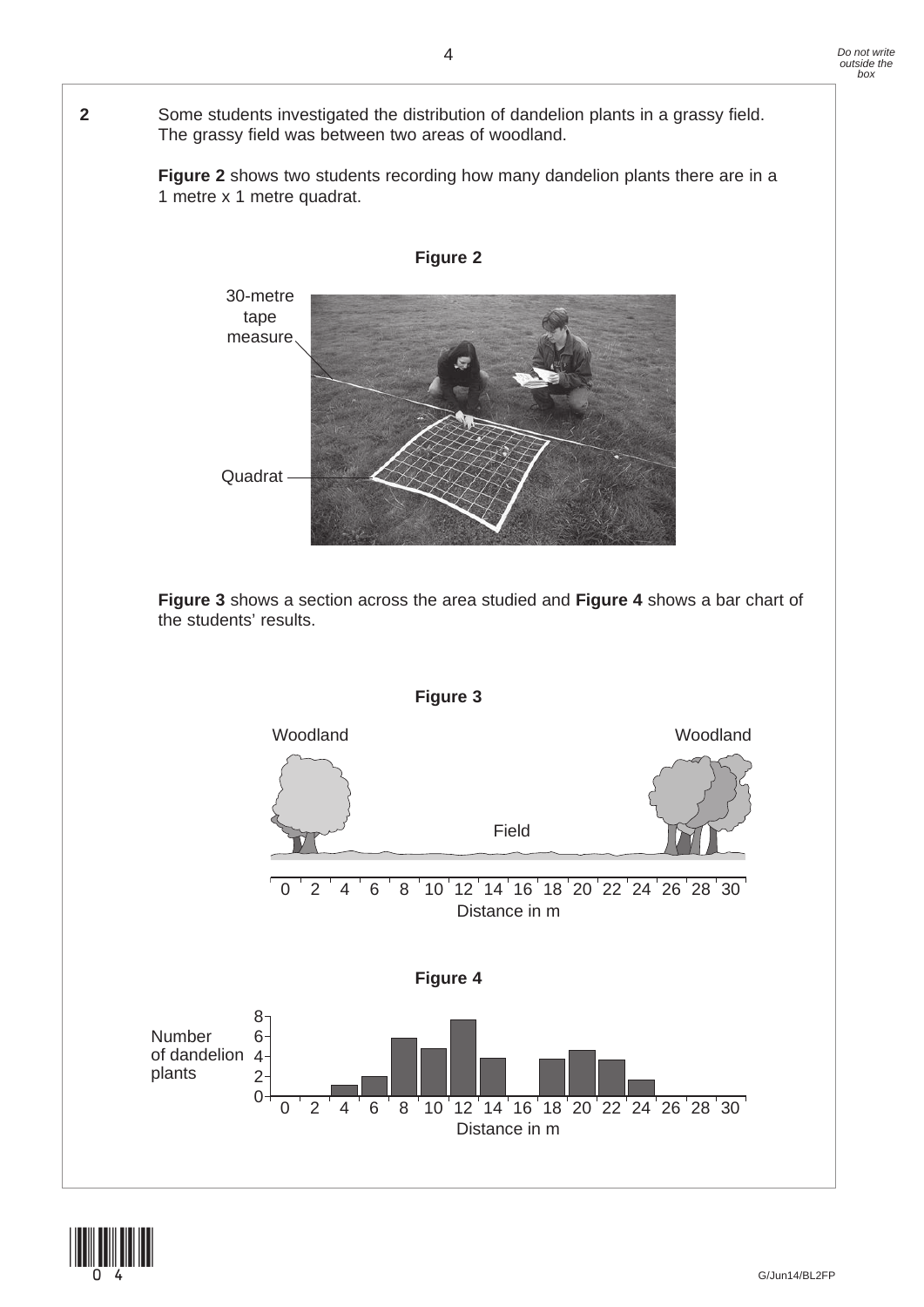| 2(a)      | How did the students use the quadrat and the 30-metre tape measure to get the results<br>in Figure 4?    |
|-----------|----------------------------------------------------------------------------------------------------------|
|           | Use information from Figure 2.<br>[3 marks]                                                              |
|           |                                                                                                          |
|           |                                                                                                          |
|           |                                                                                                          |
|           |                                                                                                          |
|           |                                                                                                          |
|           |                                                                                                          |
| 2 (b) (i) | Suggest one reason why the students found no dandelion plants under the trees.<br>$[1$ mark]             |
|           |                                                                                                          |
|           |                                                                                                          |
|           | 2 (b) (ii) Suggest one reason why the students found no dandelion plants at 16 metres.<br>$[1$ mark]     |
|           |                                                                                                          |
|           |                                                                                                          |
| 2(c)      | The teacher suggested that it was not possible to make a valid conclusion from these<br>results.         |
|           | Describe how the students could improve the investigation so that they could make a<br>valid conclusion. |
|           | [2 marks]                                                                                                |
|           |                                                                                                          |
|           |                                                                                                          |
|           |                                                                                                          |
|           |                                                                                                          |
|           |                                                                                                          |
|           |                                                                                                          |



Turn over ▶

 $\overline{7}$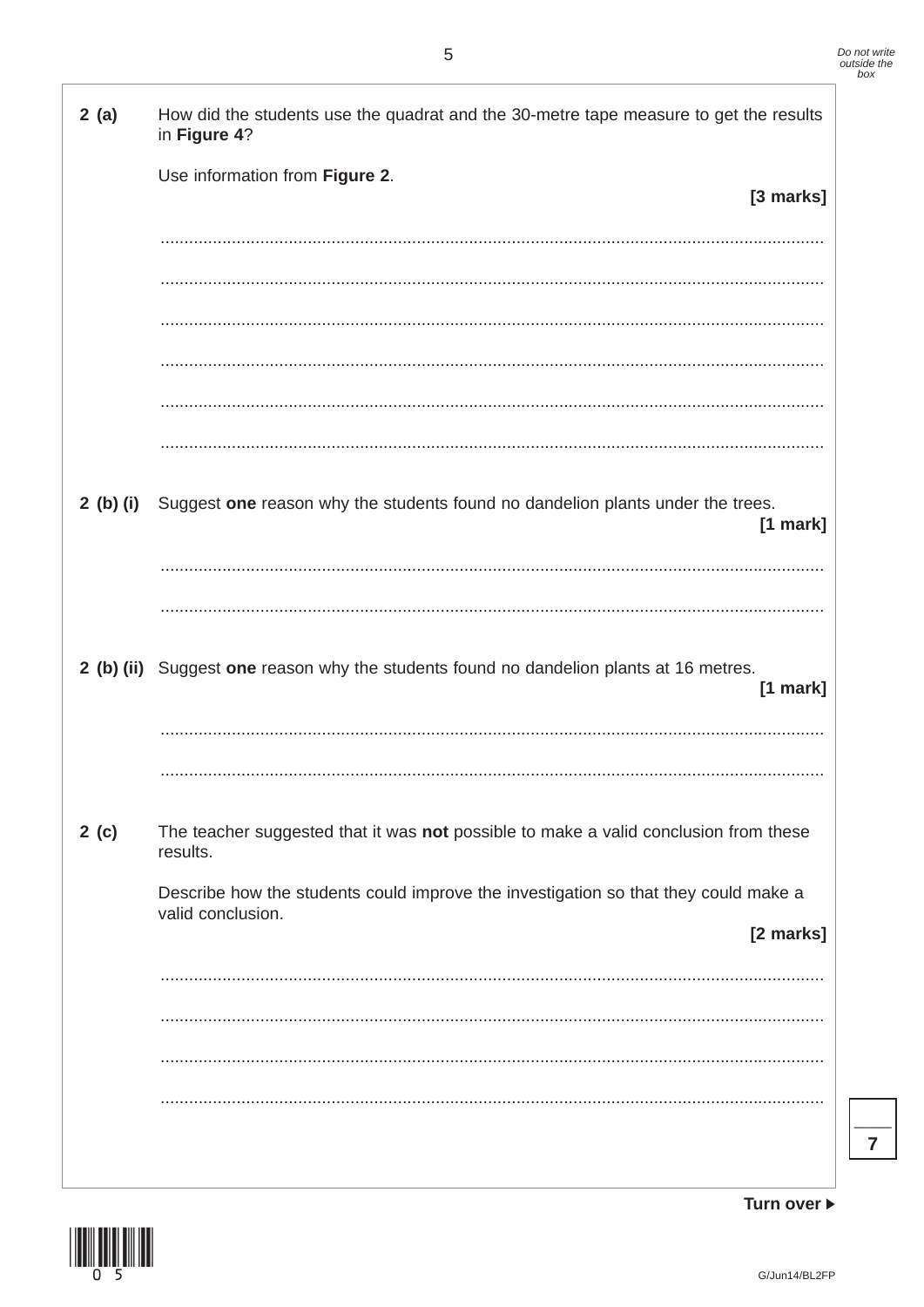

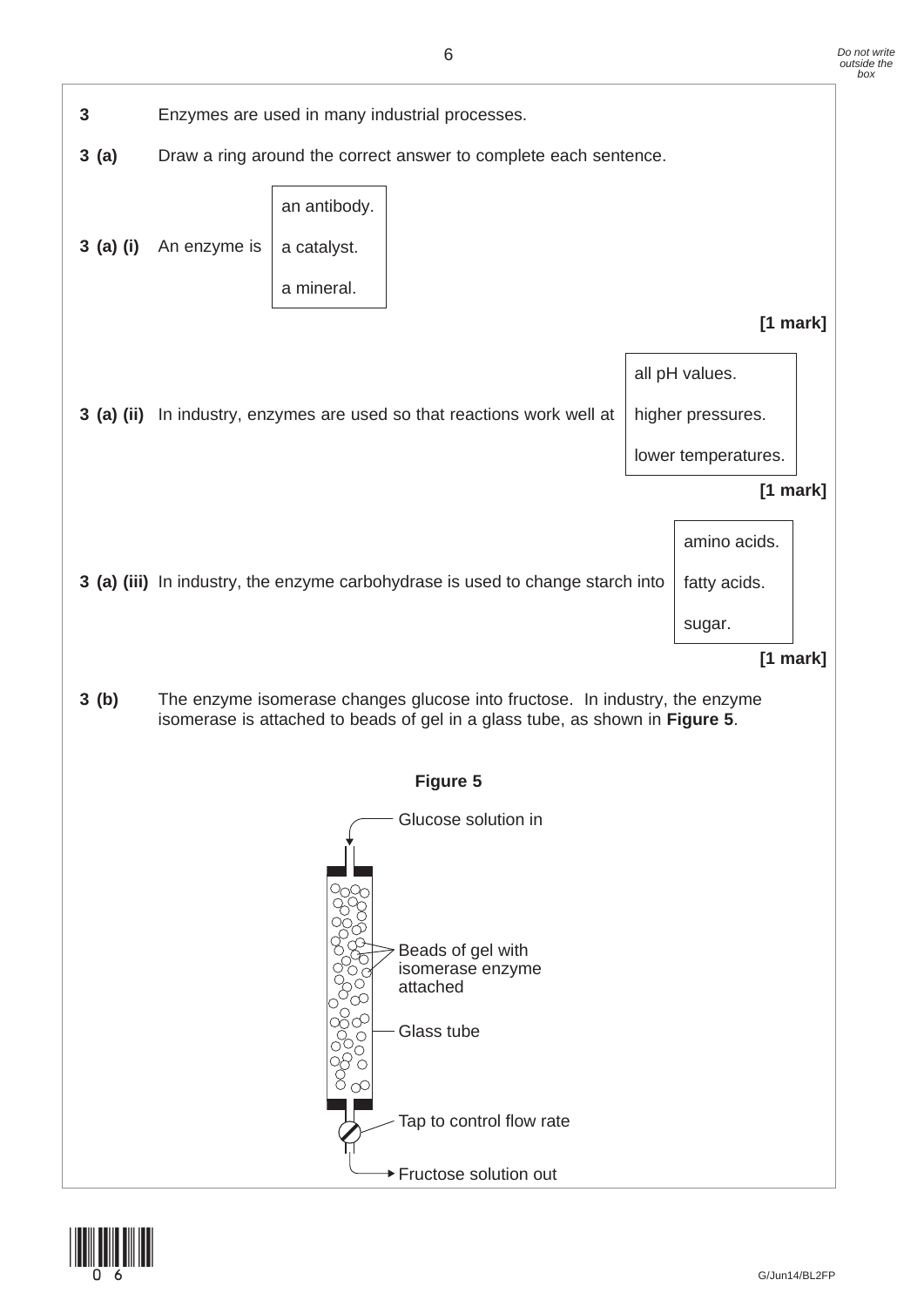$\overline{\phantom{a}}$ **5**



**Turn over for the next question**



**Turn over**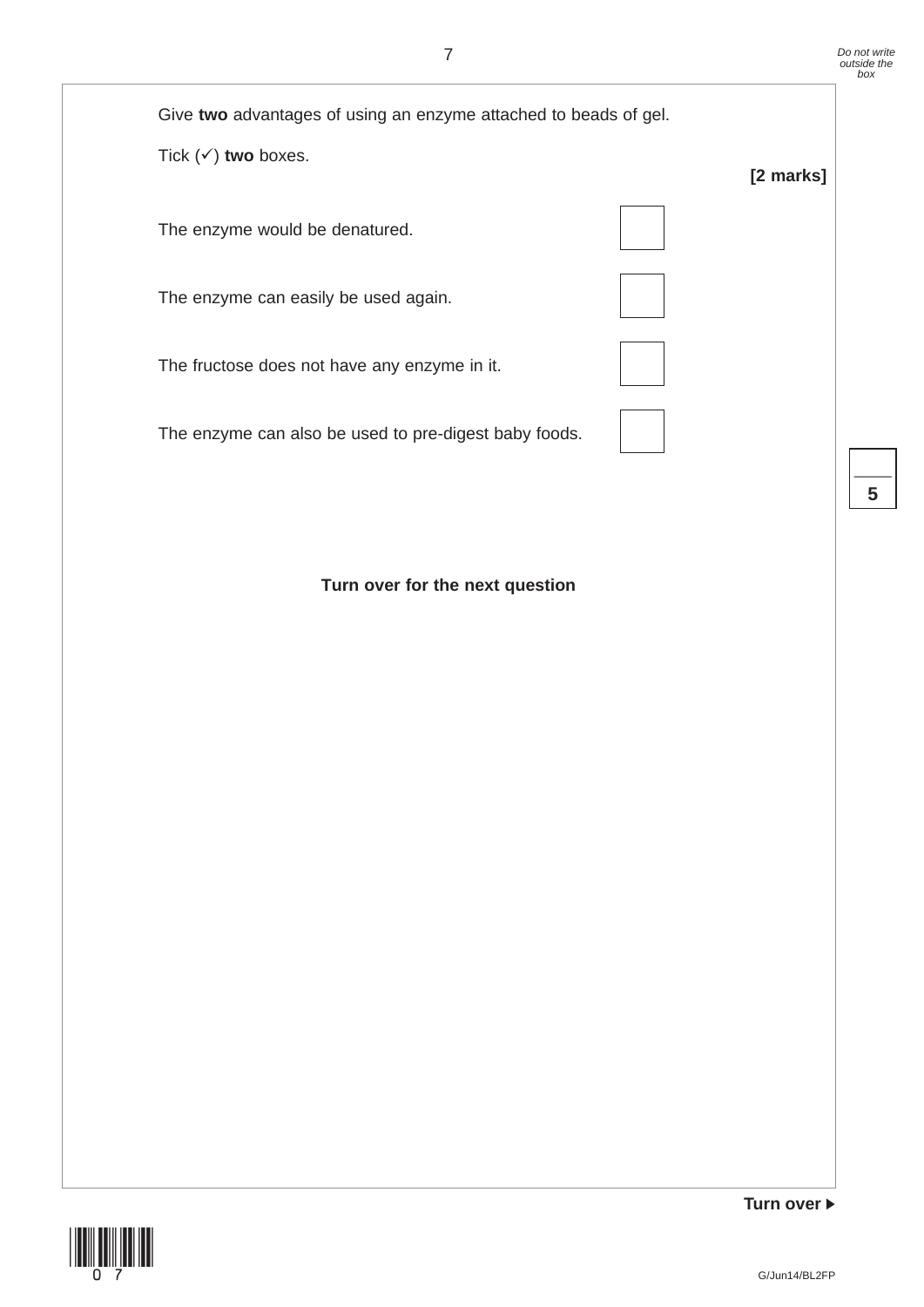

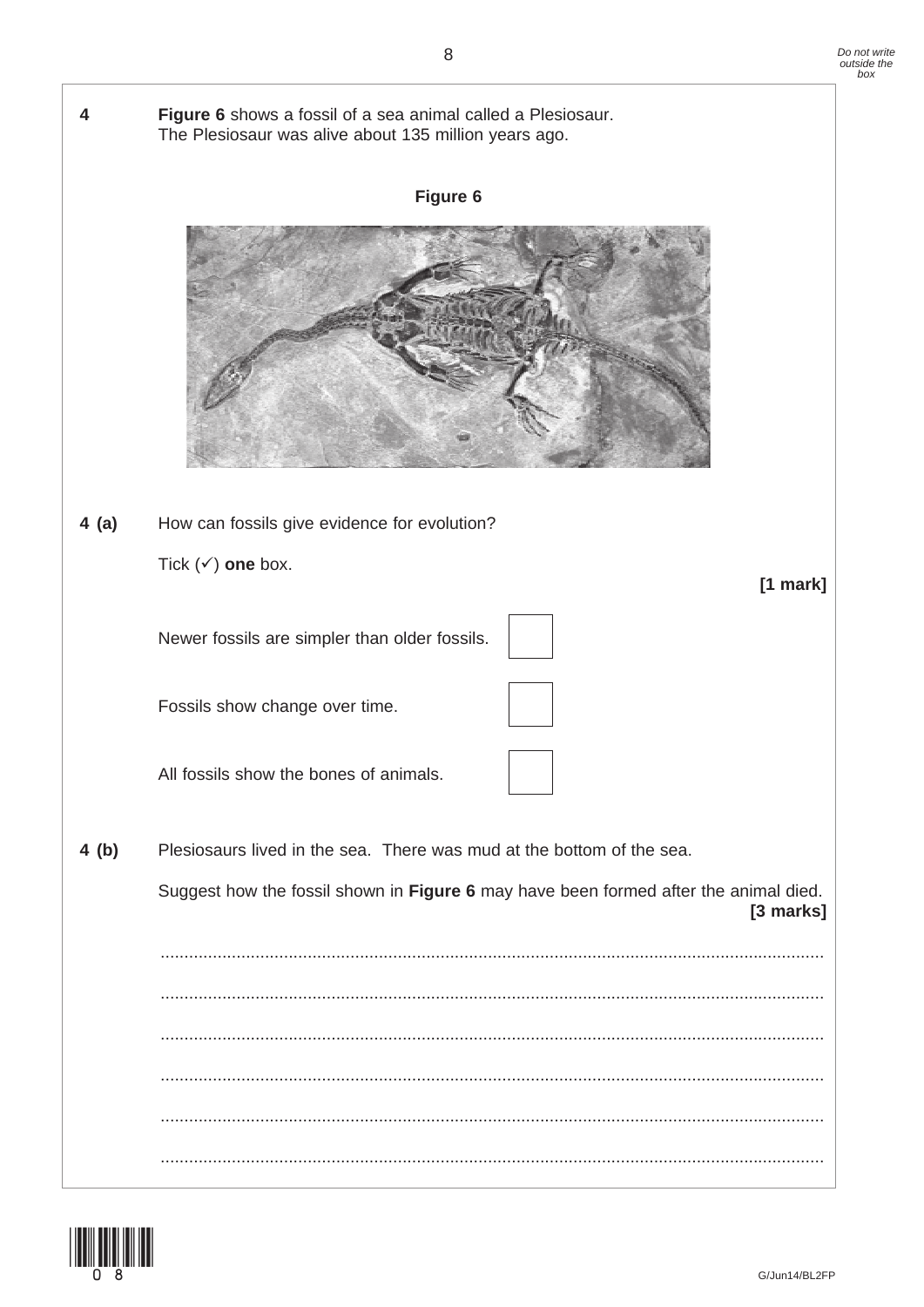| 4(c) | Figure 7 shows what scientists think a living Plesiosaur may have looked like.                                                                                                  |
|------|---------------------------------------------------------------------------------------------------------------------------------------------------------------------------------|
|      | <b>Figure 7</b>                                                                                                                                                                 |
|      | Scientists think that the Plesiosaur had smooth skin, with no scales.<br>The scientists cannot be certain what the skin of a Plesiosaur was like.<br>Suggest why.<br>$[1$ mark] |
|      |                                                                                                                                                                                 |
| 4(d) | Plesiosaurs are now extinct.                                                                                                                                                    |
|      | Give two possible reasons why.<br>[2 marks]                                                                                                                                     |
|      |                                                                                                                                                                                 |
|      |                                                                                                                                                                                 |
|      |                                                                                                                                                                                 |
|      |                                                                                                                                                                                 |
|      |                                                                                                                                                                                 |
|      |                                                                                                                                                                                 |
|      |                                                                                                                                                                                 |
|      |                                                                                                                                                                                 |



Turn over ▶

 $\overline{7}$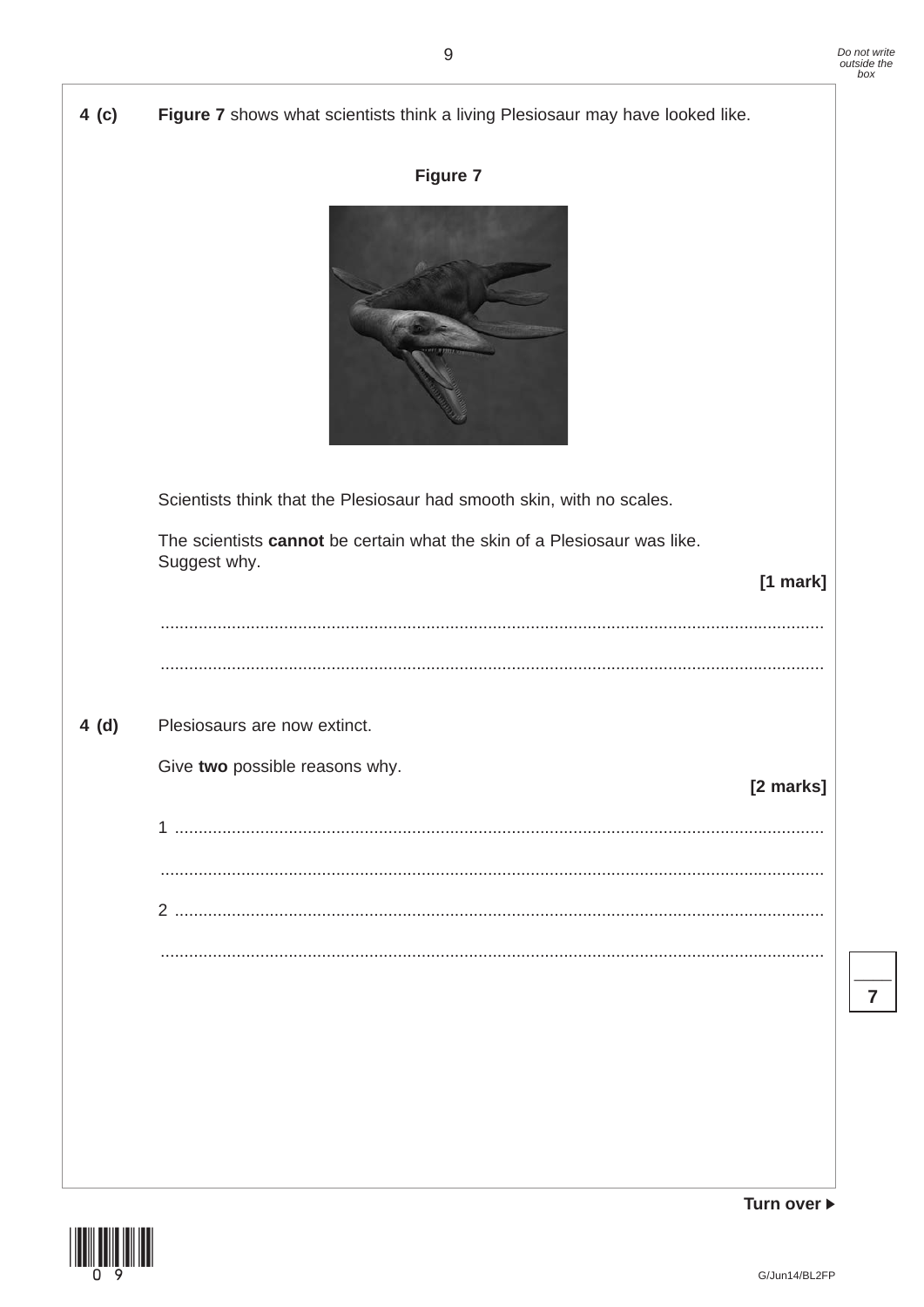

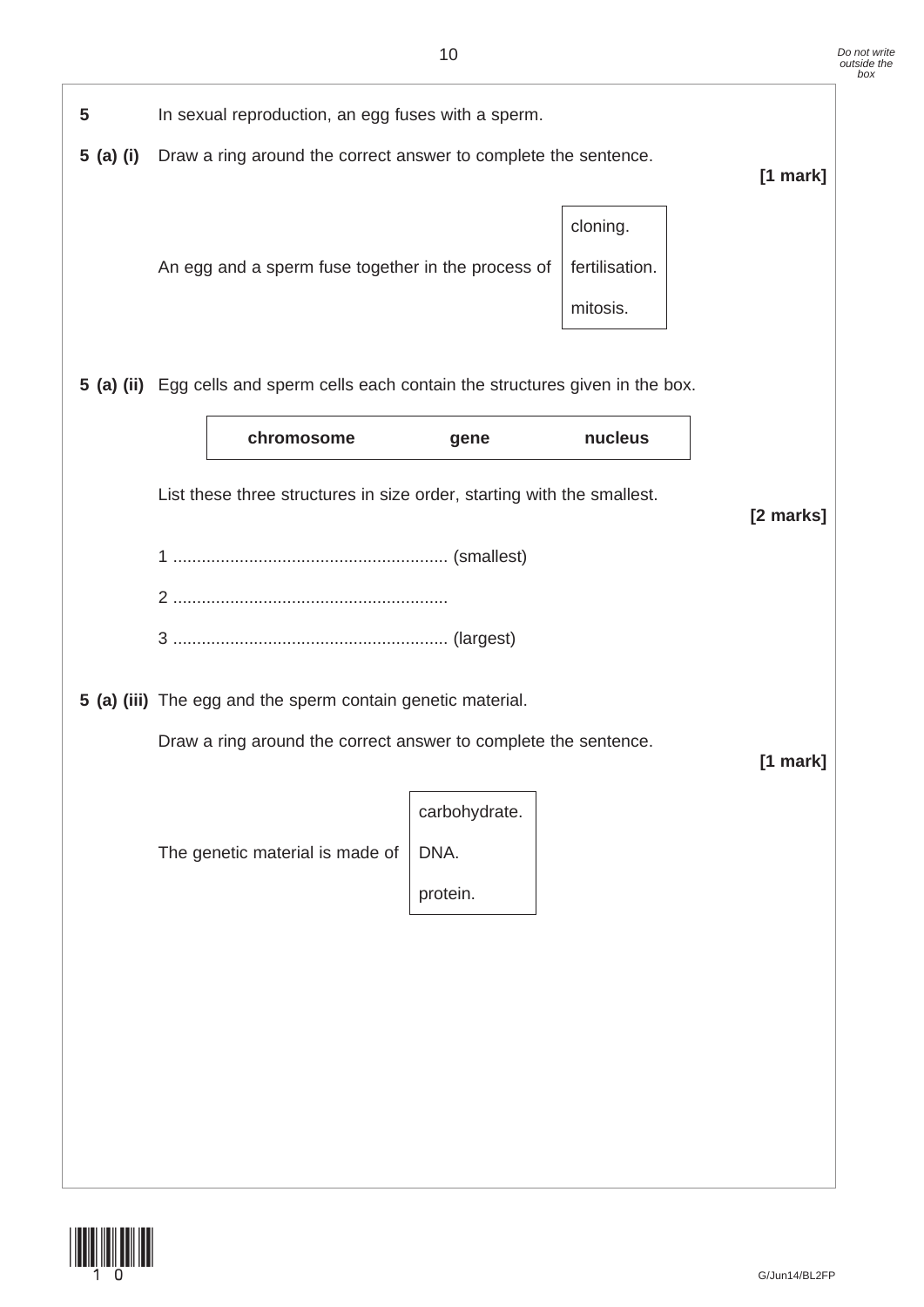

**Turn over**

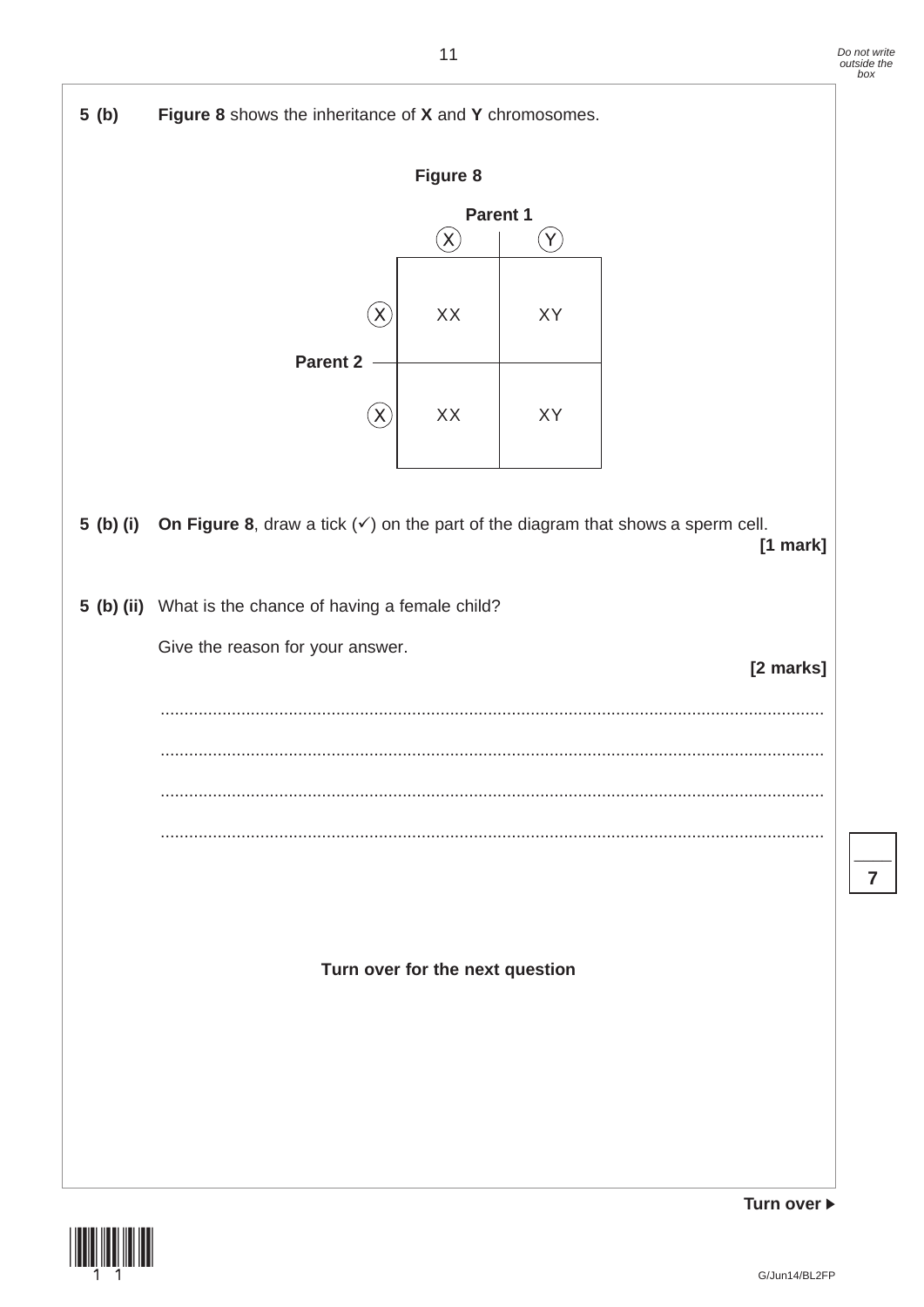**6 (a)** A student carried out the following investigation using a plant with variegated leaves. A variegated leaf has green and white stripes. The student: • left the plant in the dark for 3 days to remove the starch fixed two pieces of card to a leaf on the plant left the plant in the light for 2 days • removed the leaf from the plant tested the leaf for starch.  **Figure 9** shows how the two pieces of card were attached to the leaf. **Figure 9** Card White parts of leaf **Key Leaf without card Leaf with card** Green parts of leaf  **Figure 10** shows the same leaf after 2 days in the light. The leaf has been tested for starch. **Figure 10** Position where card had been No starch present **Key** Starch present Give **two** conclusions from this investigation. Tick  $(\checkmark)$  two boxes. **[2 marks]** Carbon dioxide is needed for photosynthesis. Chlorophyll is needed for photosynthesis. Light is needed for photosynthesis. Water is needed for photosynthesis.

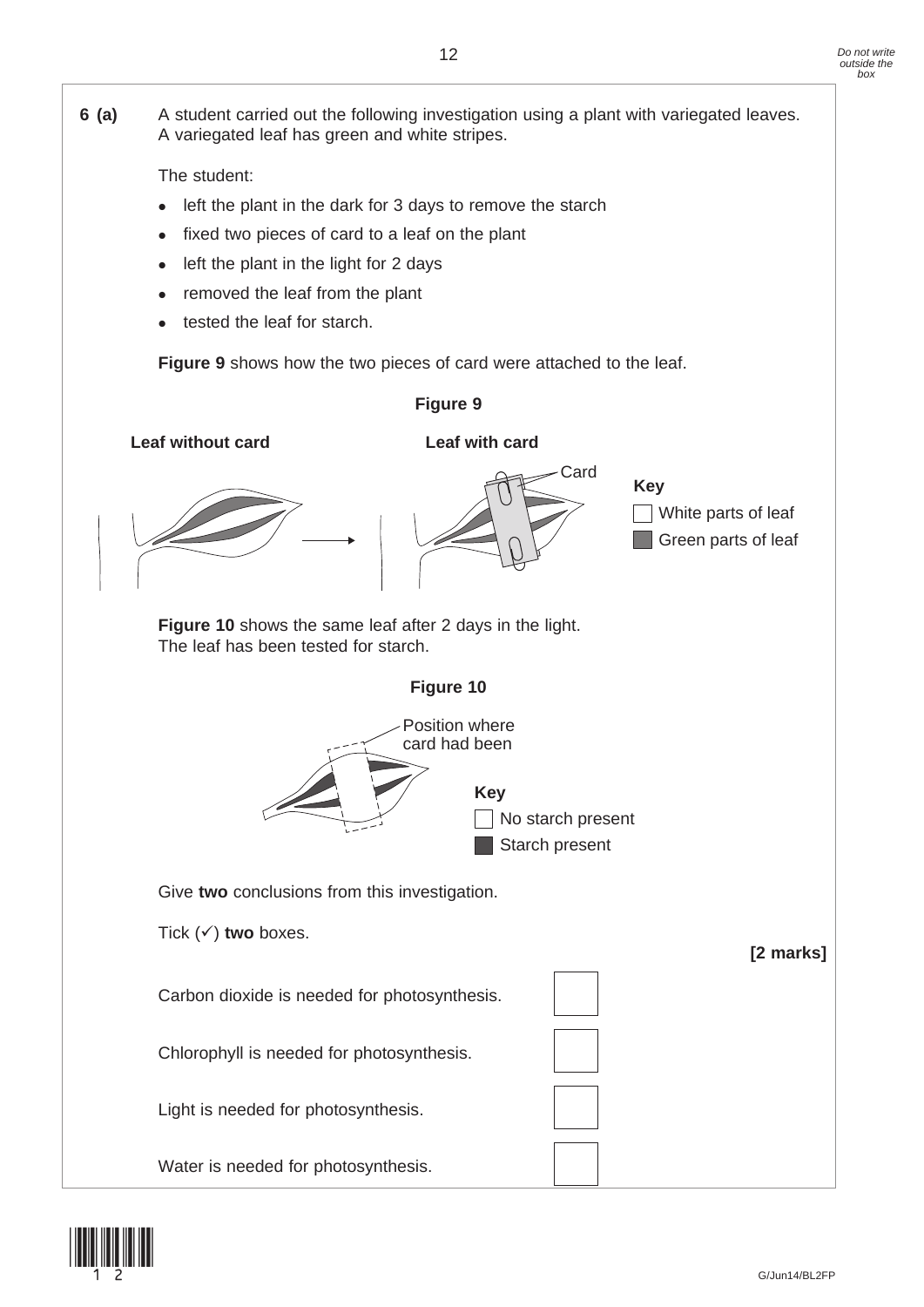

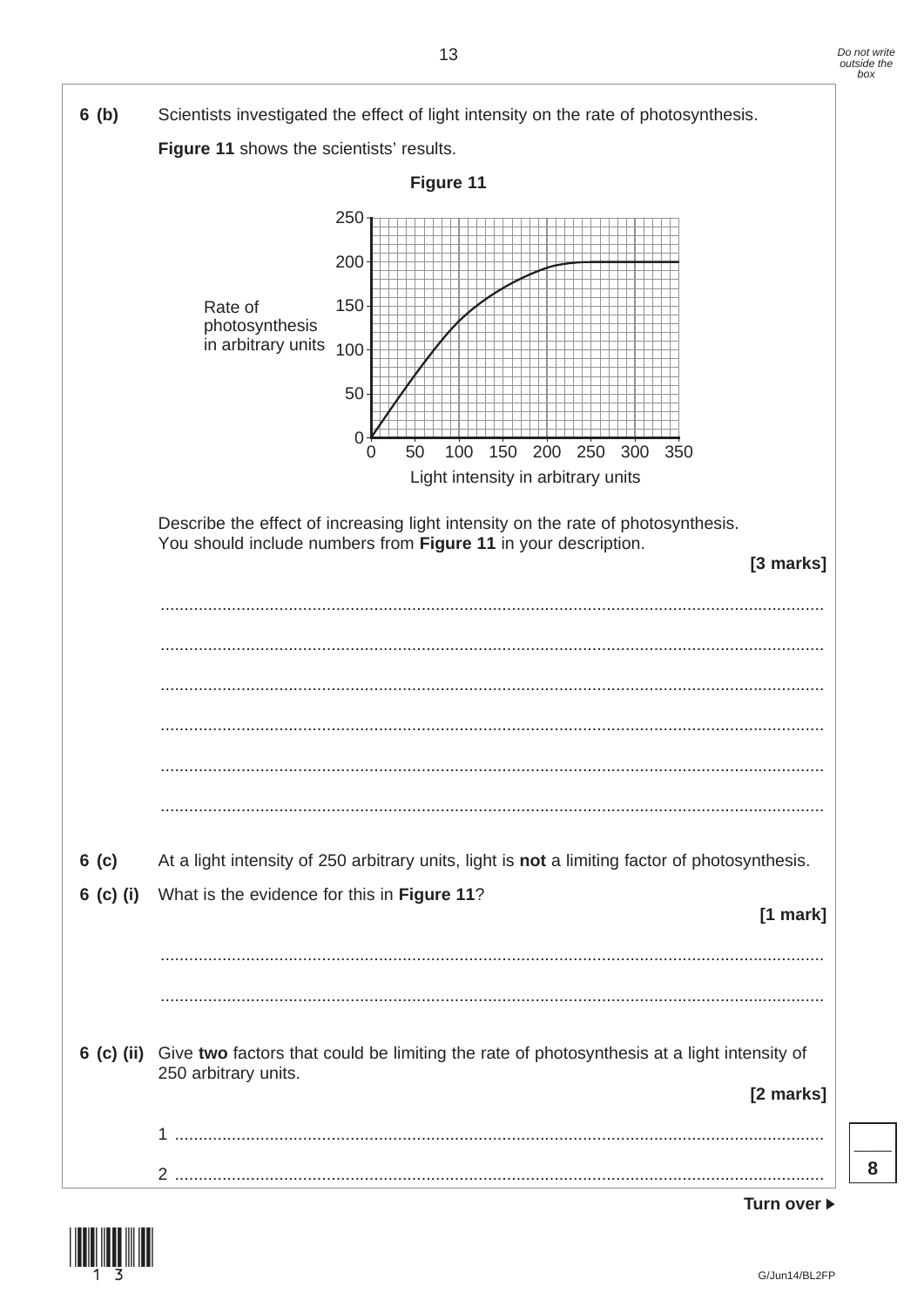

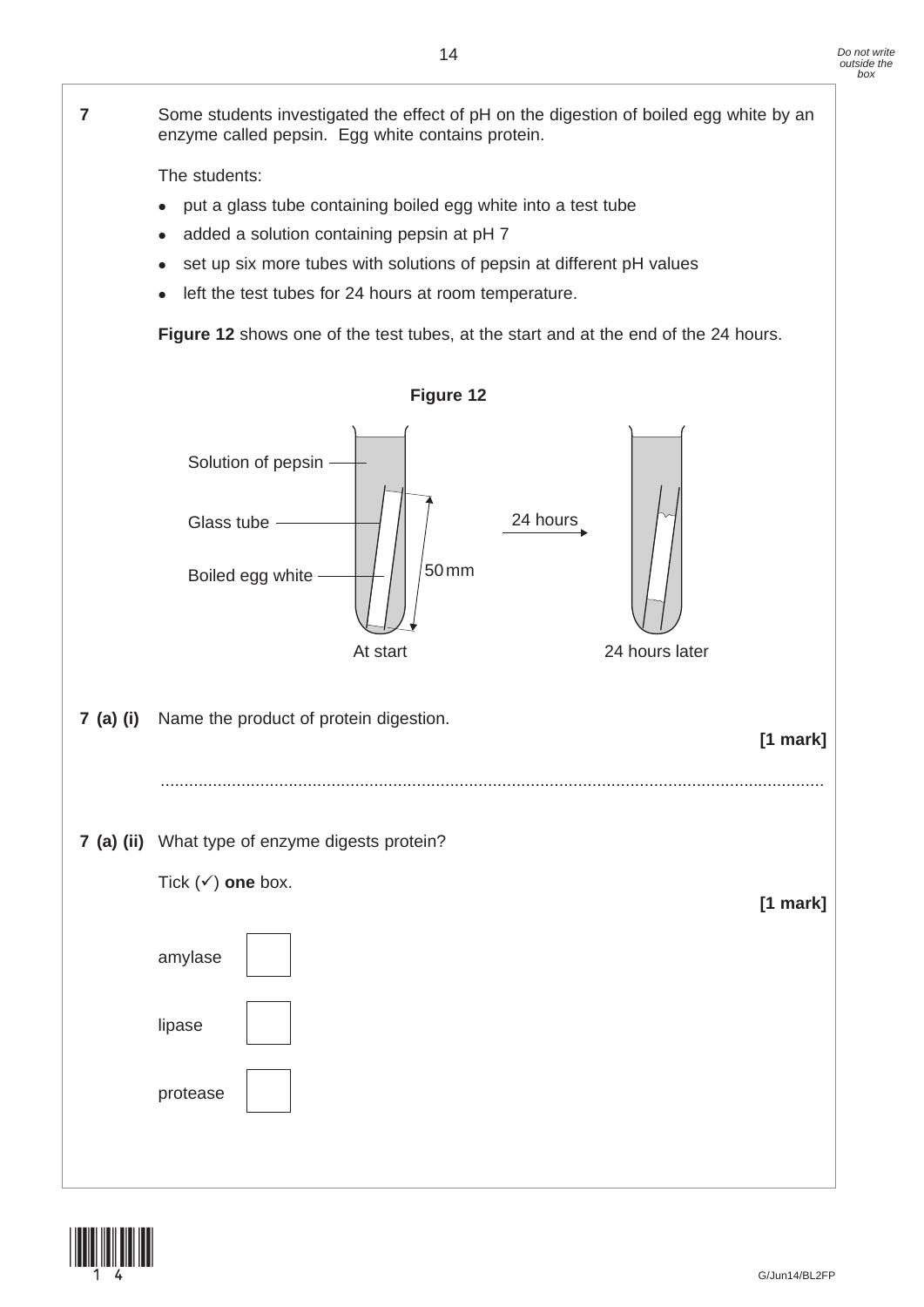$7(b)$ The egg white in each tube was 50 mm long at the start of the investigation. Table 1 shows the students' results. Table 1 Length in mm of boiled pH egg white after 24 hours  $\overline{1}$ 38 2 20 3 34  $\overline{4}$ 45 5 50 6 50  $\overline{7}$ 50 7 (b) (i) At which pH did the pepsin work best? [1 mark] 7 (b) (ii) The answer you gave in part (b)(i) may not be the exact pH at which pepsin works best. What could the students do to find a more accurate value for this pH? [2 marks] 7 (b) (iii) There was no change in the length of the egg white from pH 5 to pH 7. Explain why. [2 marks] Question 7 continues on the next page



G/Jun14/BL2FP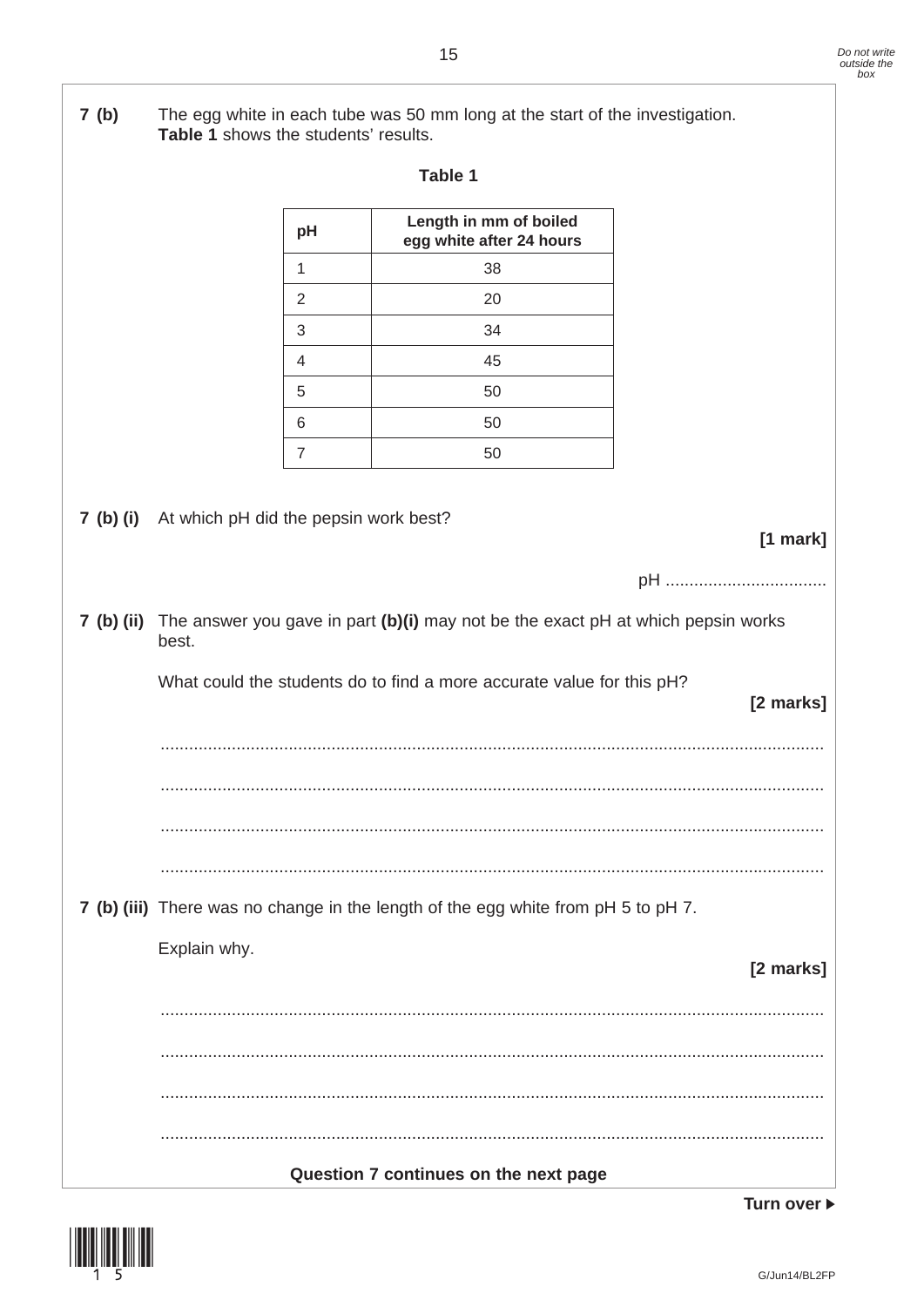# **7 (c)** Pepsin is made by the stomach.

Name the acid made by the stomach which allows pepsin to work well.

**[1 mark]**

............................................................................................................................................

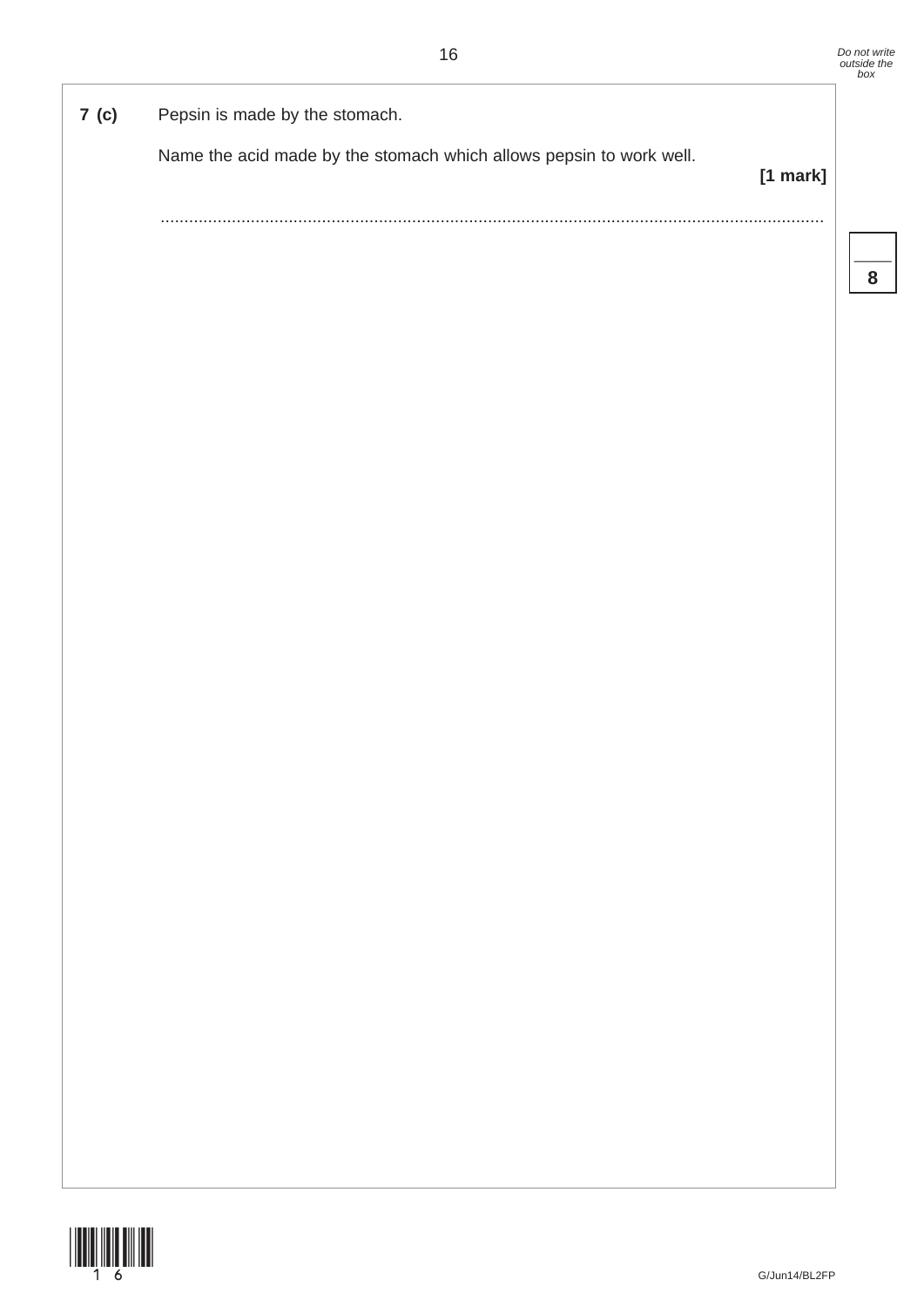| 8 | In this question you will be assessed on using good English, organising<br>information clearly and using specialist terms where appropriate. |
|---|----------------------------------------------------------------------------------------------------------------------------------------------|
|   | Diffusion is an important process in animals and plants.                                                                                     |
|   | The movement of many substances into and out of cells occurs by diffusion.                                                                   |
|   | Describe why diffusion is important to animals and plants.                                                                                   |
|   | In your answer you should refer to:<br>animals<br>plants<br>$\bullet$<br>examples of the diffusion of named substances.<br>[6 marks]         |
|   |                                                                                                                                              |
|   |                                                                                                                                              |
|   |                                                                                                                                              |
|   |                                                                                                                                              |
|   |                                                                                                                                              |
|   |                                                                                                                                              |
|   |                                                                                                                                              |
|   |                                                                                                                                              |
|   |                                                                                                                                              |
|   |                                                                                                                                              |
|   |                                                                                                                                              |
|   |                                                                                                                                              |
|   |                                                                                                                                              |
|   |                                                                                                                                              |
|   |                                                                                                                                              |
|   |                                                                                                                                              |
|   |                                                                                                                                              |
|   |                                                                                                                                              |
|   |                                                                                                                                              |

Turn over ▶

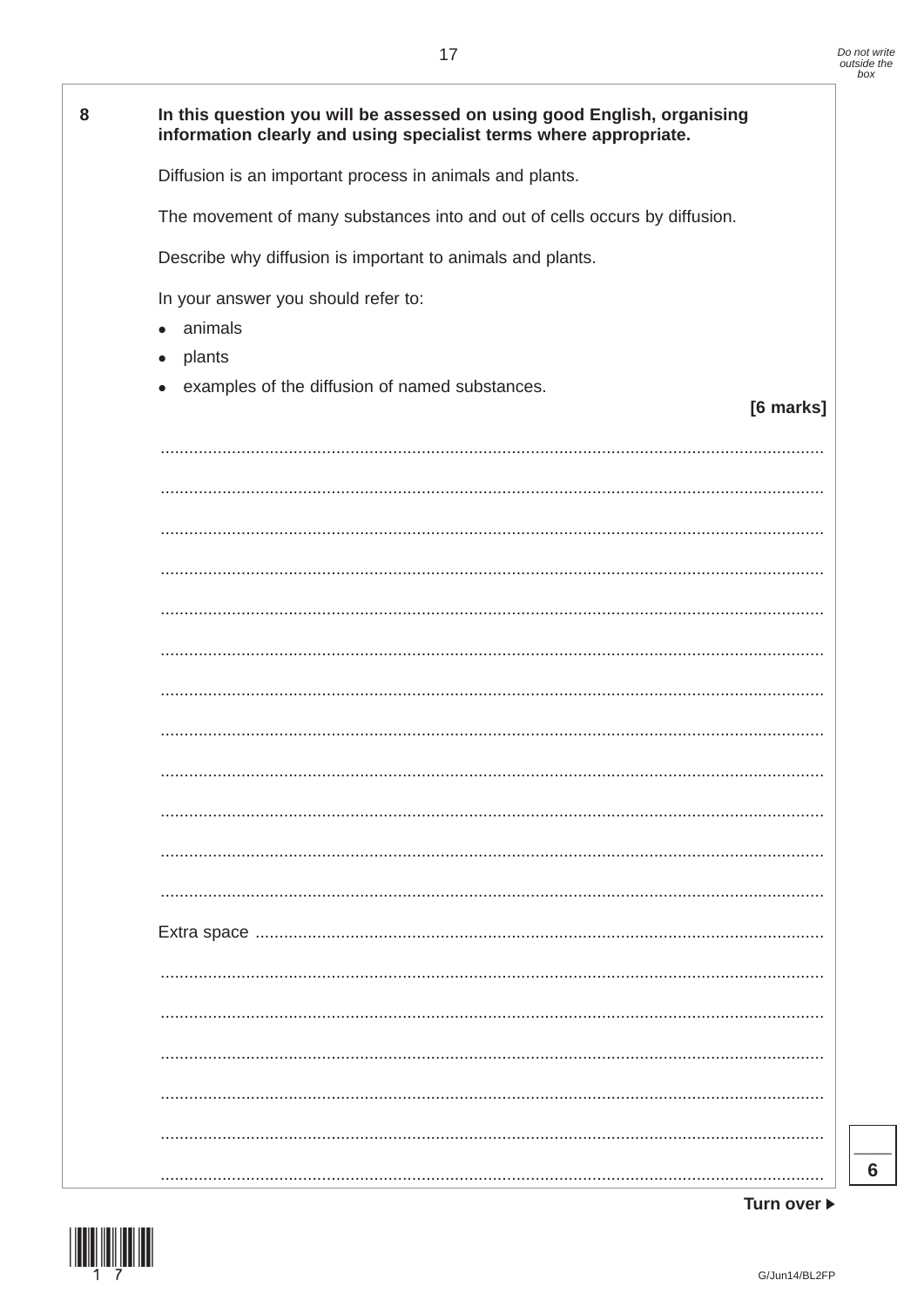| 9    | Figure 13 shows an athlete running on a treadmill.                                                                                                         |
|------|------------------------------------------------------------------------------------------------------------------------------------------------------------|
|      | Figure 13                                                                                                                                                  |
|      |                                                                                                                                                            |
|      | After running for several minutes, the athlete's leg muscles began to ache.<br>This ache was caused by a high concentration of lactic acid in the muscles. |
| 9(a) | The equation shows how lactic acid is made.                                                                                                                |
|      | glucose $\longrightarrow$ lactic acid (+ energy)                                                                                                           |
|      | Name the process that makes lactic acid in the athlete's muscles.<br>[1 mark]                                                                              |
|      |                                                                                                                                                            |
| 9(b) | Scientists investigated the production of lactic acid by an athlete running at different<br>speeds.                                                        |
|      | In the investigation:                                                                                                                                      |
|      | the athlete ran on the treadmill at 4 km per hour                                                                                                          |
|      | the scientists measured the concentration of lactic acid in the athlete's blood after<br>2 minutes of running.                                             |
|      | The investigation was repeated for different running speeds.                                                                                               |
|      | Figure 14 shows the scientists' results.                                                                                                                   |
|      |                                                                                                                                                            |
|      |                                                                                                                                                            |

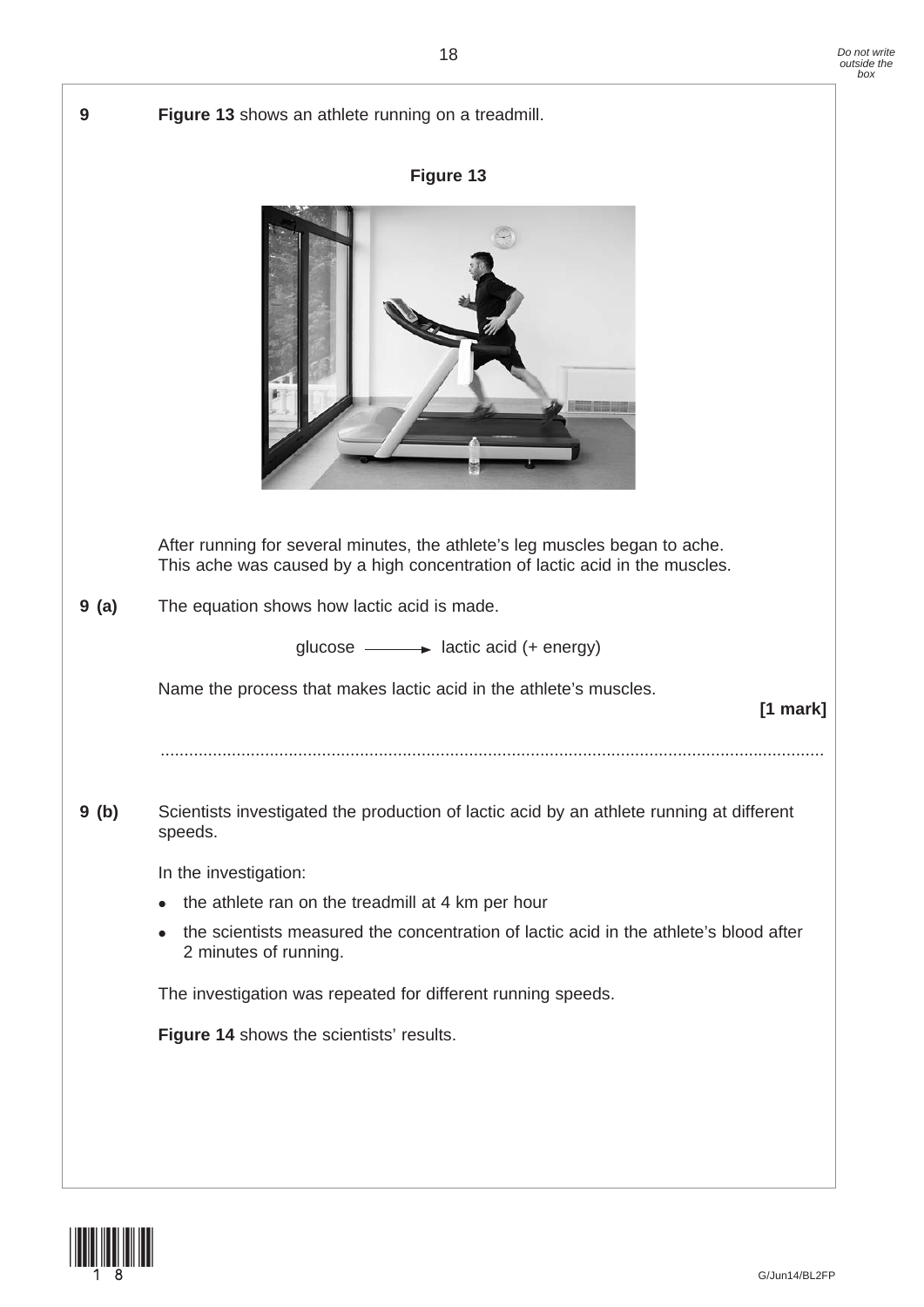